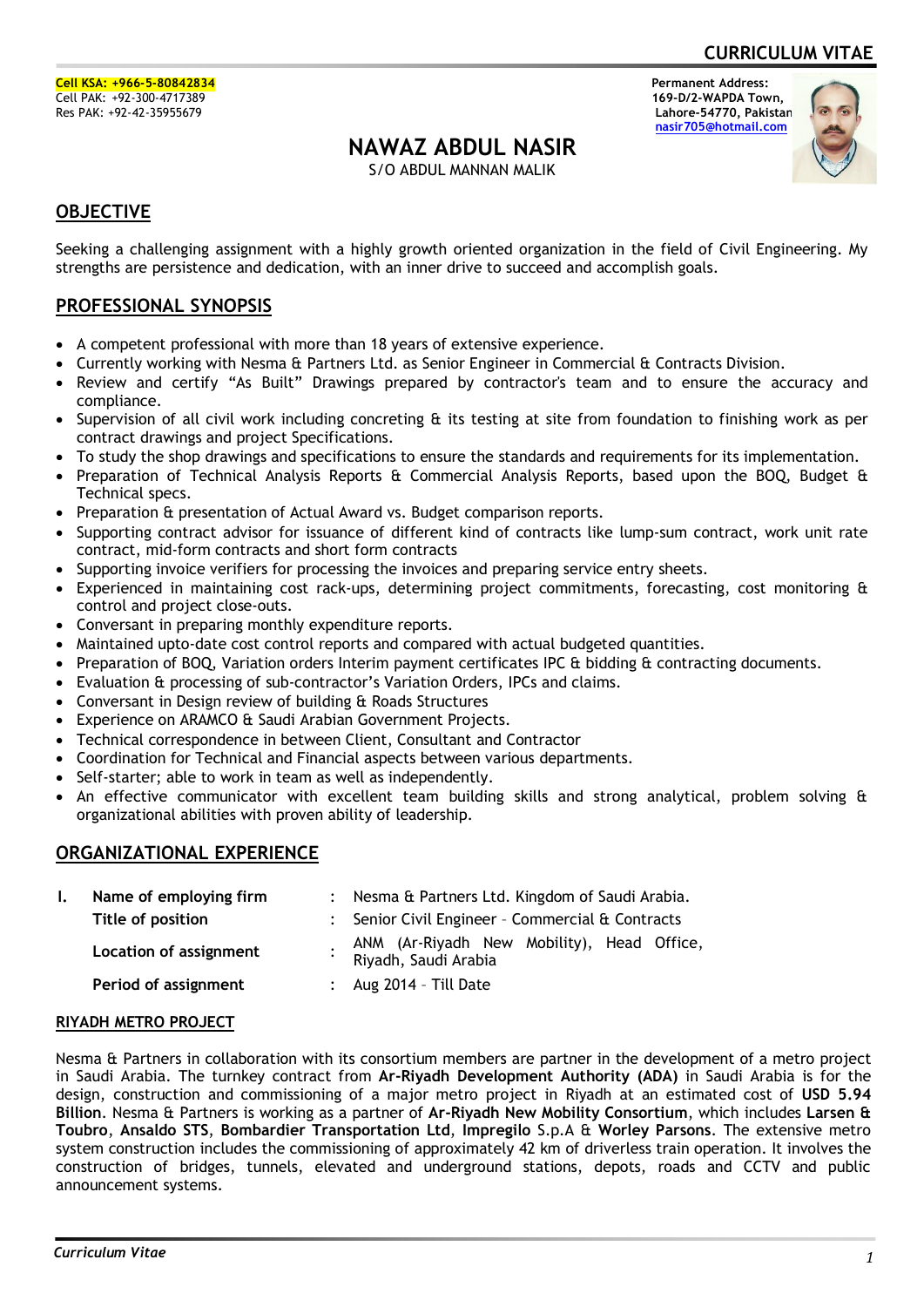### **MAJOR HIGHLIGHTS:**

I joined Nesma and Partners Contracting Co. Ltd on an esteemed Transport Mega project KAPRPT (King Abdul Aziz Project for Riyadh Public Transport). The Riyadh Metro Orange Line No. 3 is one of the 6 Metro lines Rapid Transit systems under construction in Riyadh, Saudi Arabia. It will be the backbone of the city's public transport system.

- **My core responsibilities includes, turning the designer's plans into reality by actually building them.**
- ß To ensure that all aspects of the construction project under my responsibility from ground works and foundations to final finishes - are completed within cost and time constraints and to client Technical specifications.
- ß Liaising and working jointly with the design team (consulting engineers) to implement refinements. Negotiating modifications with architects and consulting engineers.
- ß Dealing skillfully with a diverse range of people including clients, architects, other engineering professionals, sub-contractors
- ß Liaising with and directing the work of sub-contractors employed on the project
- ß Discussing & finding solutions to overcome unforeseen construction difficulties
- Undertake contract review to establish work scope required
- ß Make sure that the contract terms address all the client's requirements.
- ß Develop, implement and review contracts, make sure that best practices are applied on any given project, and to make all the revisions available to all the parties involved in the project.
- ß Consult with technical staff on various products and applications.

| Name of employing firm | : Saudi Oger Ltd. Kingdom of Saudi Arabia.          |
|------------------------|-----------------------------------------------------|
| Title of position      | : Senior Engineer                                   |
| Location of assignment | : Saudi Oger Ltd. Head Office, Riyadh, Saudi Arabia |
| Period of assignment   | : April 2011 - July 2014                            |
|                        |                                                     |

#### **MECHANIZED BRIGADE PROJECT (SANG)**

The total cost of the project is **USD 220 Million**. The project clients are **Department of Defense - United State of America & Saudi Arabian National Guard (SANG)**. The Project consists of 181 buildings of deferent types divided into 7 zones such as Command & stand Alone Battalion, Logistics Mechanized infantry, Artillery, Sports & Services, including 190 Vehicle shelters, Water treatment plant, Sewage treatment plant & 50 Sports Facilities.

#### **MINISTRY OF EDUCATION (MOE) HEAD QUARTER, RIYADH**

The project of **Ministry of Education head quarter** in Riyadh contains three floors and one basement. The total built up area of the building is more than 128,000 sqm. The building also has a car parking fitting for 4000 cars. It's cost is USD 200 Million. The consultants are **Projacs International** & client is **Ar-Riyadh Development Authority (ADA).**

- ß Study the shop drawings and specifications to ensure the standards and requirements.
- ß Supervision of all civil works including concreting at site from foundation to finishing work as per contract drawings and Specifications.
- ß Investigating conditions and execution & analyzing results of site tests, such as concrete & soil samples.
- ß Inspect the completed and ongoing activities to ensure conformance to design & specifications & compliance with operational and safety standards.
- ß Manage technical design of products for Project, directing developers in the implementation of the products, providing troubleshooting assistance & Project Planning and Program Evaluation Reviews.
- ß Define technical solutions, specifically application Architecture design.
- **BED Direct the Team Leads in defining scope of work and resource plans.**
- ß Provide technical coordination, from design through implementation, with clients, Team Leads and Subcontractors.
- ß Analyzing configurations of the basic structural components of a building or other structure.
- Calculating the pressures, stresses and strains that each component, such as a beam or lintel, and other parts of the structure due to human use or environmental pressures such as weather or earthquakes.
- ß Considering the strength of various materials, e.g. concrete, steel and brick, to see how their inclusion may necessitate a change of structural design.
- ß Liaising with other designers, including architects, to agree on safe designs and their fit with the aesthetic concept of the construction.
- ß Follow up the work according to approved project schedule to hand over project in given time frame.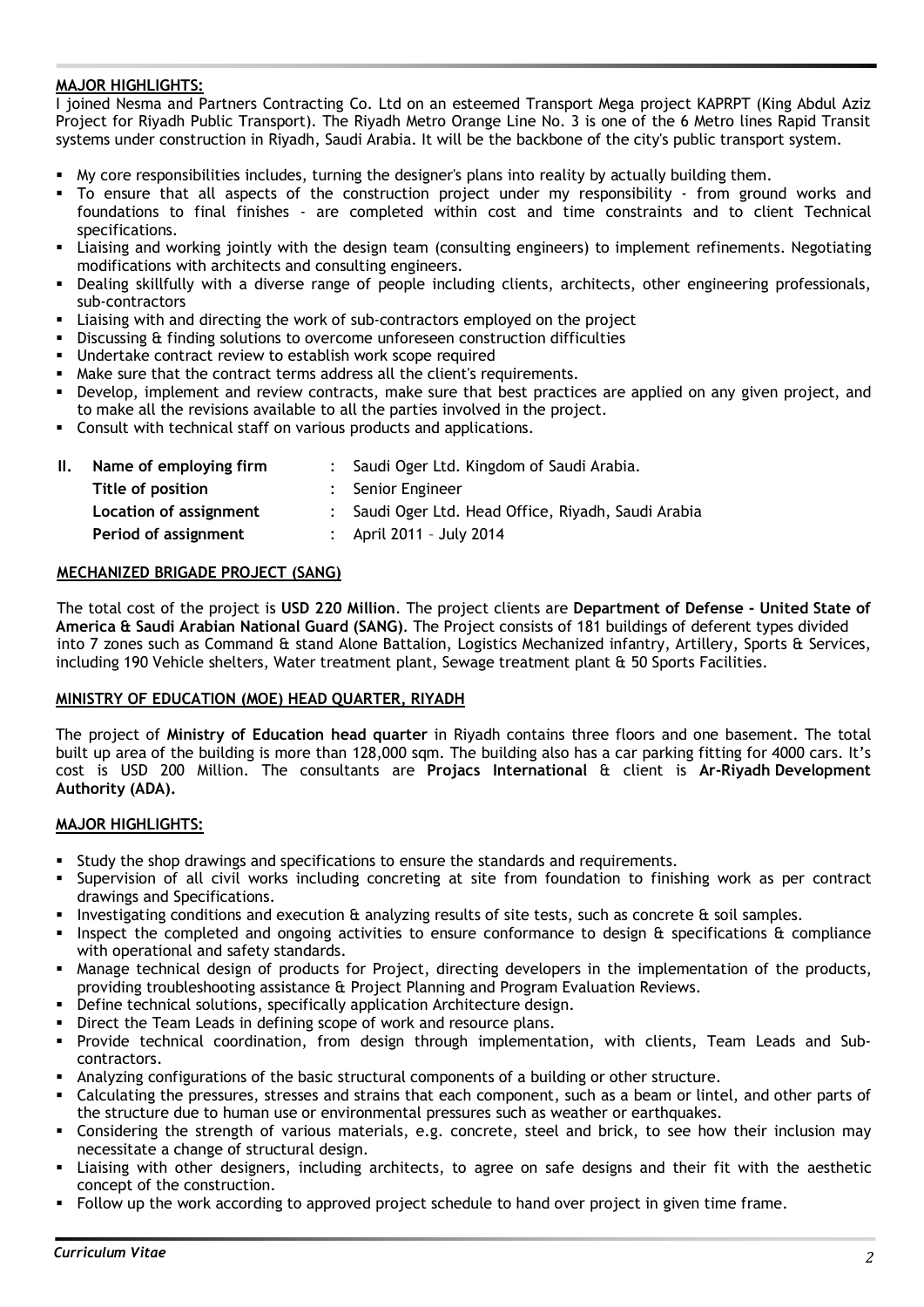- ß Examining structures at risk of collapse and advising how to improve their structural integrity, such as recommending removal or repair of defective parts or rebuilding the entire structure.
- ß Making drawings, specifications and computer models of structures.
- Provide assistance with diagnosing construction issues.
- Participate in planning and execution of testing activities to ensure the quality according to the specifications.
- Supervise & take charge of the activities and productivities of staff.
- ß Prepare & maintain related project technical documentation.
- ß Ensure safety regulations are being implemented and observed at the site.
- ß Planning, implementation and monitoring work schedules and progress on site in accordance to the master and detailed work program.

| III. Name of employing firm | Communication & Works Department (C & W),<br>Government of Punjab, Pakistan   |  |
|-----------------------------|-------------------------------------------------------------------------------|--|
| Title of position           | : Manager (Structures Design)                                                 |  |
| Location of assignment      | Lahore Ring Road Authority (LRRA)<br>Project Management Unit, Lahore Pakistan |  |
| Period of assignment        | : January 2009 - March 2011                                                   |  |
|                             |                                                                               |  |

#### **PROJECT MANAGEMENT UNIT**

The Project Management Unit (PMU) was established by the Communication & Works Department (C & W) for the primary purpose of identifying, developing and implementing modern Project Management practices and technology for the management and control of development projects undertaken by the Government of the Punjab, Pakistan. PMU operates under the supervision of the Provincial Steering Committee for Projects Management.

#### **LAHORE RING ROAD PROJECT**

The Lahore Ring Road LRR was a Road Sector Mega Project being developed by the Punjab Government, Pakistan. It is one of the esteemed mega projects in Indo-Pak sub-continent which has been constructed based on all the International Standards & codes using High Tech Equipment and state of the art technology. The development of this project has ensure efficient, speedy & control movement of freight & passengers, removal of traffic conflicts and help to boosting up the industrial potential development. The alignment of Ring Road appears in form of loop stretches from North to South of Lahore City. The construction of LRR consists of 6 Lane divided carriage way of total length 90 Km, Interchanges with Loops, Ramps, Service Lanes, Pedestrian Underpasses (PUPs), RCC Bridges, Reinforced Earth Abutments/Walls, Over head Pedestrian bridges, Utility Culverts, Subways, Drains, Underpasses, Flyovers and allied works. For the construction management purposes the Lahore Ring Road Project is bifurcated into **Phase-I** & **Phase-II** which consist of **17 No. & 04 No**. of packages respectively. Each package cost about **USD 40-50 Millions**. The consultancy and Contracting services are provided by **NESPAK (National Engineering Services Pakistan, Pvt. Ltd.)** & **NLC (National Logistic Corporation, Pakistan)** respectively.

- **Supervision of all civil work at site as per contract drawings and Specifications.**
- **•** Coordination in respect of all matters with project managers and client representative.
- **Kaintain daily and monthly progress reports.**
- ß Maintain record of approvals of inspection and material tests.
- ß Maintain Quality Assurance and quality Control and taking up the quality issues with the concerns.
- ß Checking/Pre Approval of Contractor's invoices.
- ß Checking/Pre Approval of additional quantities.
- **BE Review and approve the Geometric and Structural Design & to check and remove the discrepancies and** shortcomings in the design & to oversee the revision of the drawings accordingly.
- ß Review and certify "As Built" Drawings prepared by contractor's team and to ensure the accuracy and compliance.
- ß Arrange weekly meetings with client& main contractor to check the progress of project and to solve the problems.
- ß Visit the sites in order to settle down the technical problems related to projects with various Governmental Departments including Water & Power Development Authority (WAPDA), Water & Sanitation Authority (WASA) & Pakistan Telecommunication Company Ltd (PTCL) etc.
- ß To supervise the preparation of BOQ, Engineer's estimates & the preliminary cost estimates (PC-I) including their respective revisions to seek their Technical & Administrative sanctions.
- To check & verify the final estimates including item wise rates of the project for each quarter of year for the sake of approval from competent authorities i.e. Communication & Works Department and ultimately from Planning and Development Department Government of Punjab, Pakistan.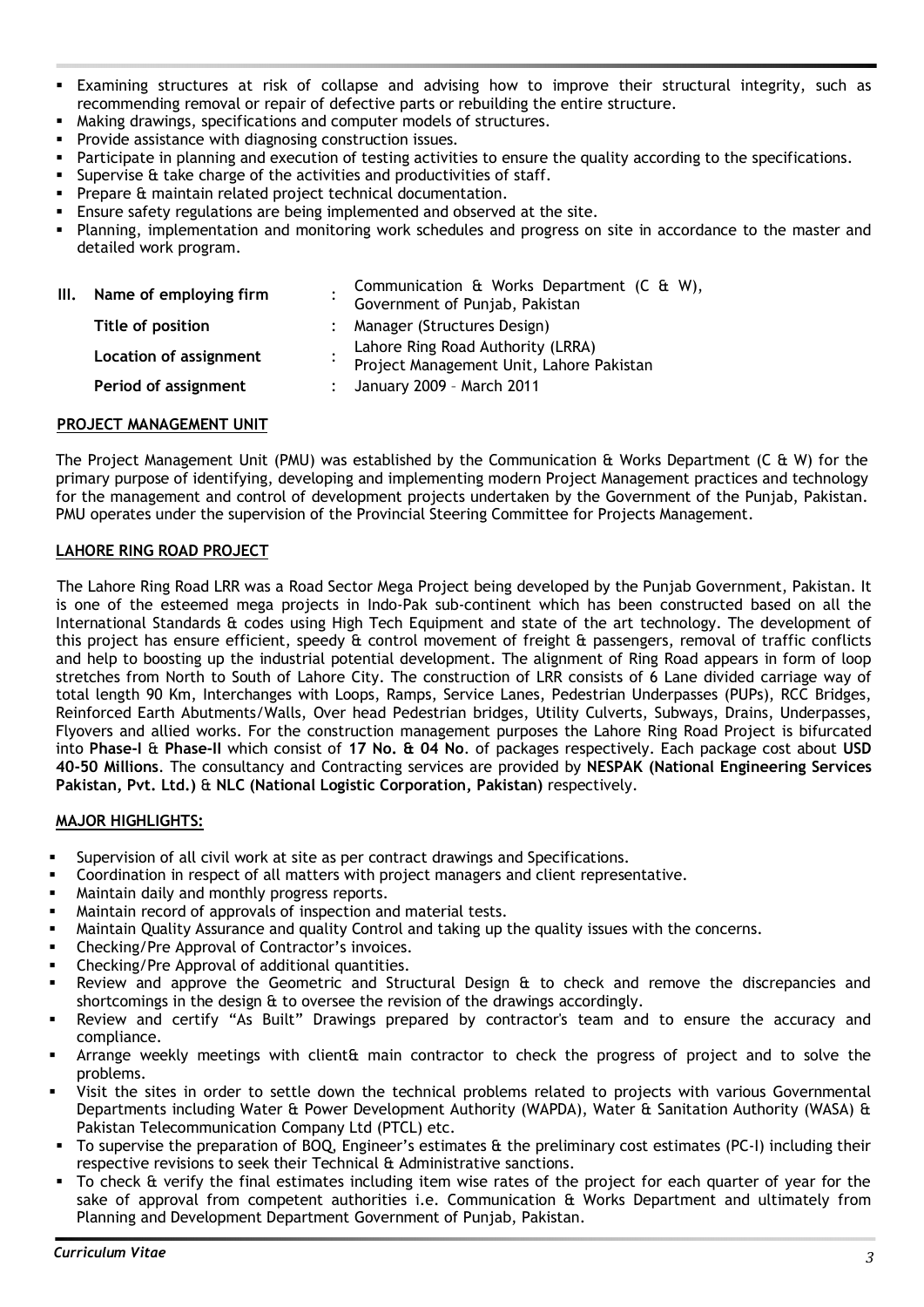ß Lead a team of professional Structure Design Engineers, Quantity Surveyors & CAD operators.

| IV. | Name of employing firm | : ATCO, Saudi Arabia                      |
|-----|------------------------|-------------------------------------------|
|     | Title of position      | : Projects Cost & Planning Engineer       |
|     | Location of assignment | : ATCO Head Office, Dammam - Saudi Arabia |
|     | Period of assignment   | : January 2008 - to December 2008         |

As Project Cost & Planning Engineer, I have been working on various multistory building & industrial projects, including **"Al-Hugayat Tower"** Al-Khobar worth **USD. 50 Million**, "**Khurais Industrial Support Complex" (ARAMCO Project)** worth **USD. 100 Million**, "**Zamil House**" Al-Khobar worth **USD. 50 Million** & "**Center for Human Resource Development" Rastanora (ARAMCO Project)** worth **USD. 70 Million.**

### **MAJOR HIGHLIGHTS:**

- ß Assist the Engineering and Project Manager(s) in the co-ordination of the project team, Cost planning, cost controlling, Project works, resource planning and scheduling.
- ß To manage technical design of products for Project, directing developers in the implementation of the products, providing troubleshooting assistance & Project Planning and Program Evaluation Reviews.
- ß To ensure that project costs were plan; cost estimates are provided in order to control costs.
- ß To produce weekly/monthly cost reports. Production of monthly cash flow forecast.
- To assist in tender analysis and documentation and to measure works and evaluates & analysis of claims.
- ß Liaise with Finance Cost Manager to ensure project costs are accounted for correctly.
- ß To assist Corporate Finance in administration of project financing facilities.
- To control and manage cost, Time & Resources (CTR's).
- ß Involved in a joint venture of **ATCO** with UK based consultant company **E.C.Harris** for the restructuring and standardization of various norms as well as procedures of the ATCO group.

| V. | Name of employing firm | : National Engineering Services Pakistan (Pvt.) Ltd. |
|----|------------------------|------------------------------------------------------|
|    | Title of position      | : Senior Engineer                                    |
|    | Location of assignment | : NESPAK House, Lahore - Pakistan                    |
|    | Period of assignment   | February 2007 - December 2007                        |

#### **NOKIA BTS SHELTERS AND TOWERS PROJECT**

As Senior Engineer in **NESPAK** since February 2007, I have been working on Nokia BTS Shelters & Towers Project for the northern & central region. The Client was **TELENOR.** Telenor Group is a Norwegian multinational telecommunications company.

- **Supervision of Green field BTS Sites of TELENOR Project, Checking layouts, excavation work of tower foundation,** BTS Pad foundation, and Boundary Wall foundation.
- **SUPERVISION OF CONCRETION OF TOWER FOUNDATION, TOWER COLUMNS, BTS & Genset Pads with Quality assurance tests** of Concrete.
- ß Supervision of Tower Erecting & Tower Paint works, Earthing, Electrification, Flooring of site, Fire alarm system according to specification.
- ß To manage coordinate and execute the work at site, to maintain work discipline, to prepare and Implement work schedule and overall supervision of work.
- Make site acceptance from & to client.
- ß To supervise the material always before the execution of each activity to maintain the quality of work.
- Ensure safety of self and subordinates while on job.
- ß Report accidents. Suggest &take remedial action to prevent re-occurrence.
- **Ensure the safety of company assets, equipment &tools.**
- ß Meet response time deadlines in accordance with contractual deadlines.

| VI. Name of Employing Firm    | TEVTA, Technical Education & Vocational<br>Training Authority, Government of Punjab |
|-------------------------------|-------------------------------------------------------------------------------------|
| <b>Title of Position</b>      | : Deputy Manager (Technical) BPS-18                                                 |
| <b>Location of Assignment</b> | : TEVTA Secretariat, Lahore - Pakistan                                              |
| <b>Period of Assignment</b>   | : October 2005 - January 2007                                                       |
|                               |                                                                                     |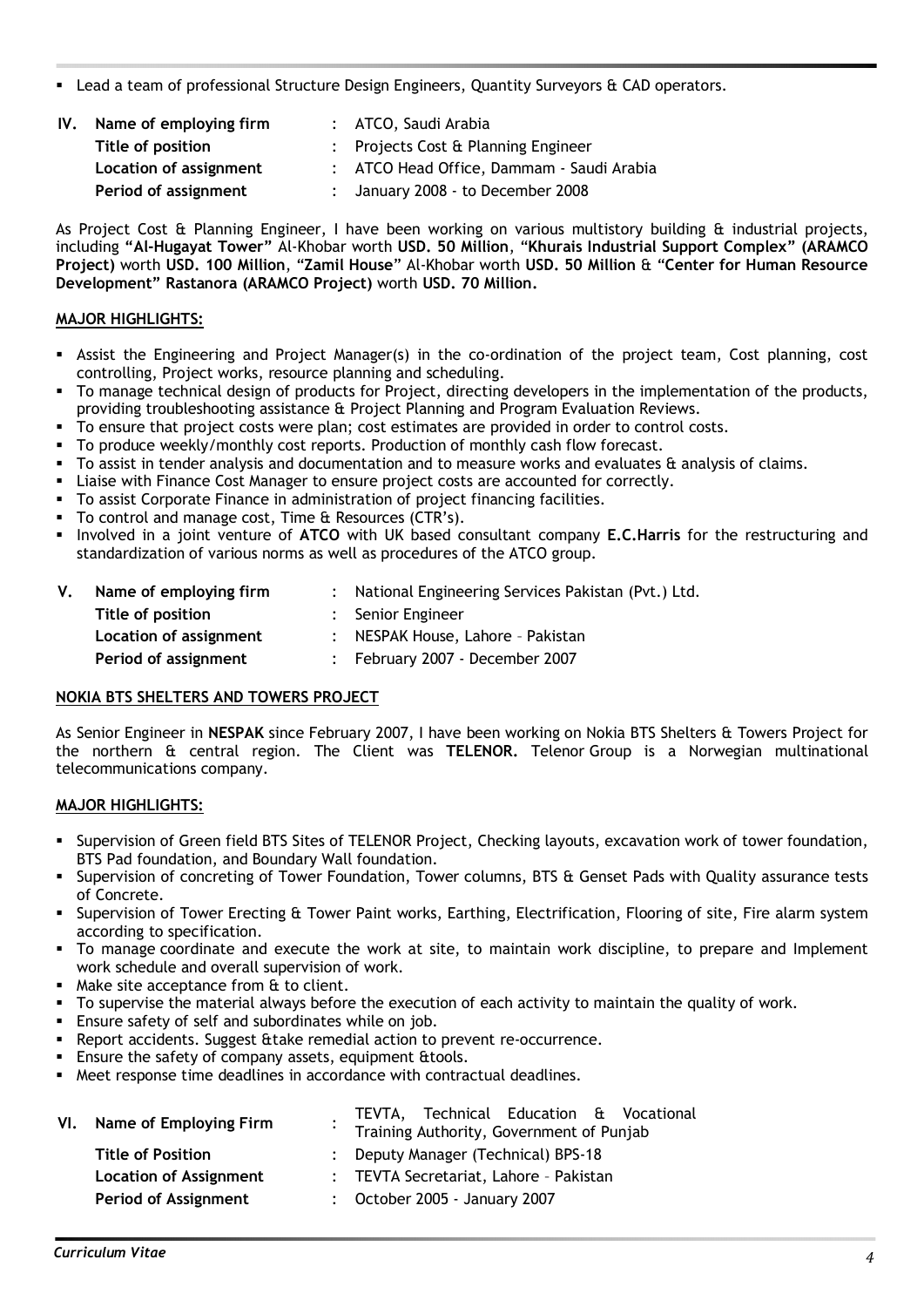#### **REHABILITATION OF EXISTING EDUCATIONAL BUILDINGS PROJECT**

As Deputy Manager (Technical) BPS-18 in, TEVTA Secretariat Lahore, Technical Education & Vocational Training Authority, Government of Punjab, since October 2005 to January 2007, I had been involved in rehabilitation of more than existing 400 educational/Institutional buildings all over the province of Punjab.

#### **MAJOR HIGHLIGHTS:**

- ß Supervise the all civil RCC worked from survey, reinforcement shuttering concreting Internal and External plumbing work as per technical specifications & design requirements, resolving construction problems as they arise in accordance with projects specifications and drawing.
- Reviewing shop drawings and material for the project prior to submission to the client.
- Planning the activities and checking quantities done at site supervising the reinforcement work.
- ß Supervise the all RCC work, Mechanical work maintained to as per Technical specification according to client requirements.
- ß Coordinating all the construction activities.
- ß Coordinating with all the sub-contractors to ensure the required quality of work on sites by weekly meetings.
- Quality control on the sites and reporting the quality issue to office and then afterwards cleaning them up.
- ß Complete electrical works and earthing works supervision.
- ß Design review for construction works and deployment of new design by consulting with the design office.
- ß Coordinating with the design department to ensure that all the buildings are built as per the approved design.
- ß Coordinating with the design department for the construction of retaining walls on site, if needed.
- **Preparation of as-built BOQ's and assessment of any extra work/variations carried out at site.**
- ß Coordination with client for Provisional acceptance.
- **•** Develop and implement quality control programs, Prepare progress reports & land acquisitions for new projects.

| VII. | Name of Employing Firm      | : Sheikh Zayed Medical Complex, Lahore                                    |
|------|-----------------------------|---------------------------------------------------------------------------|
|      | <b>Title of Position</b>    | : Assistant Engineer (Civil) BPS-17                                       |
|      | Location of Assignment      | : Lahore - Pakistan                                                       |
|      | <b>Period of Assignment</b> | $:$ June 2002 - September 2005                                            |
|      |                             | Sheikh Zayed Medical Complex comprising of 800 beds is an autonomous body |

 $v$  attached with Cabinet Division Government of Pakistan, has five components; FPGMI, SZH, NHRC, INHS & NIKD. I had been involved in following projects:

#### **NIKD (NATIONAL INSTITUTE OF KIDNEY DISEASES, LAHORE) PROJECT**

A multistory building comprising of 250 beds is constructed with funding from the WWF (workers welfare fund). The cost of project was Rs. 350.00 million.

#### **SFINHS (ADDITIONAL BLOCK-SHEIKHA FATIMA INSTITUTE OF NURSING & HEALTH SCIENCES, LAHORE) PROJECT**

A multistory additional Block In Sheikha Fatima Institute of Nursing & Health Sciences was constructed with a total cost of Rs. 38.53 million.

#### **IMPROVEMENT OF EXISTING FACILITIES AT THE SHAIKH ZAYED HOSPITAL, LAHORE**

To improve the medical facilities and provide modern diagnostic and therapeutic medical equipment to Sheikh Zayed Medical Complex, a project of total cost of Rs. 455 million was approved for improvement process like modernization of the operation theaters & endoscopic rooms, rehabilitation of Al-Nahayan VIP room & installation of false ceiling. The old HVAC system was refurbished with the consultancy of **NESPAK.**

- ß Act as project Engineer on the behalf of SZMC for construction work and involved in ensuring construction plans.
- ß Supervision of Civil work from foundation to finishing work as per contract drawings and Specifications.
- ß To meet guidelines and specifications of building codes and other regulations, preparing contract documents.
- ß Preparing of the tender documents & pre-qualification of Construction & consultant firms.
- ß Review and evaluate tenders for construction project.
- Evaluate and recommend appropriate building and construction materials.
- ß Interpret, review and approve civil design work, calculations and cost estimates.
- Supervising the site survey conducted by contractor.

| Name of Employing Firm<br>VIII. |                          | Potential Engineers (Pvt.) Ltd. |
|---------------------------------|--------------------------|---------------------------------|
|                                 | <b>Title of Position</b> | : Civil Engineer                |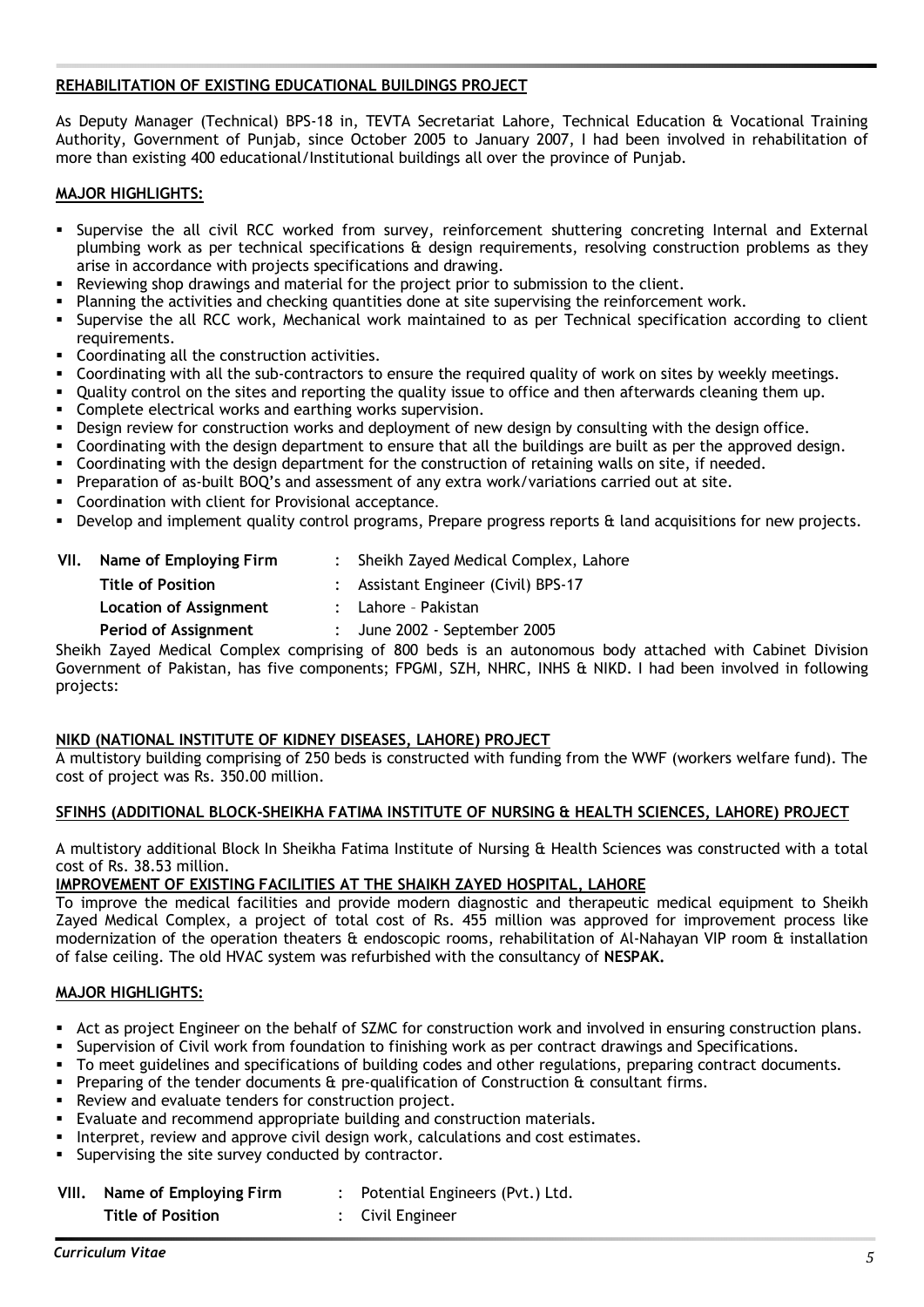| <b>Location of Assignment</b> |
|-------------------------------|
| <b>Period of Assignment</b>   |

**Location of Assignment** : Ghazi Barotha – Pakistan

**Period of Assignment** : April 2000 - May 2002

Potential Engineers over the years have successfully installed a number of 500 kV, 220 kV and 132 kV Transmission Lines and Sub-Stations for WAPDA & KESC. Potential Engineers have emerged as a dependable company, not confined to power projects only, but also to handle High Tech Equipment and state of the art technology. After completing my graduation, I joined this esteemed organization as civil engineer.

### **POWER DISPERSAL OF GHAZI BAROTHA POWER PROJECT, ERECTION OF 40 D/C. TOWERS**

Project awarded by NTDC (National Transmission & Dispatch Company) having Cost Rs. 15 Million regarding Transmission Arrangement for Power Dispersal of Ghazi Barotha Power Project, Erection of 40 D/C. Towers of 13 Km of Barotha - Rawat 500kv Transmission Line.

#### **MAJOR HIGHLIGHTS:**

- ß To study the shop drawings and specifications to ensure the standards and requirements
- ß Monitor construction work of tower foundations including Quality control testing of the concrete.
- ß Analysis of soil and concrete Laboratory data.
- ß Assisted Resident Engineer in preparation of reports/presentations based on geotechnical instrumentation data.
- Supervised installation of Geotechnical Instruments.
- ß Supervised installation of Inclinometer, joint meter, survey markers and analysis of data for movements.
- ß Follow up the work according to approved project schedule to hand over project in given time frame.

# **QUALIFICATION:**

| Name of institution<br>Degree / Certificate                     |                                                 | <b>Duration / Passing year</b> | Grade   |
|-----------------------------------------------------------------|-------------------------------------------------|--------------------------------|---------|
| PUCIT, Punjab University,<br>Lahore, Pakistan                   | <b>Post Graduation</b><br>M.Sc Computer Science | Spring 2001-2003<br>(Evening)  | A-Grade |
| University of Engineering &<br>Technology, Lahore, Pakistan     | Graduation<br><b>B.Sc Civil Engineering</b>     | 1995-2000                      | A-Grade |
| Government College of Science,<br>Wahdat Road, Lahore, Pakistan | HSSC / Intermediate<br>F.Sc (Pre-Engineering)   | 1992-1994                      | A-Grade |
| Cathedral School Hall Road,<br>Lahore, Pakistan                 | SSC / Matriculation<br>with Science Subjects    | 1990-1992                      | A-Grade |

# **EXTRA CURRICULAR ACTIVITIES:**

- Spend leisure time on Web Surfing and Web Development.
- ß Reading books on Civil Engineering, Computer Sciences & English Literature.
- ß Playing & Watching cricket & Swimming.

## **IT SKILLS:**

- ß C/C++, MS Visual Basic, Visual C, Assembly Language Programming, SQL, HTML & UML.
- **•** Microsoft Visual Web developer, Flash, Front page, Macromedia Dream Weaver, Fire Works, Adobe Photoshop, Image ready.
- Windows XP/7/8, Linux & MS-DOS.
- ß Apache web server, Personal web server, MS Proxy Server, Exchange server.
- SQL Server 2000, MS Access.
- ß Microsoft office 2007, 2010 & 360
- ß Developed of a software; "Automated Designing, Detailing & Cost Estimation of Reinforced Concrete Components", This package deals with all aspects of automation capabilities of Reinforced Concrete components designing & have been successfully commercially employed in the designing, detailing and cost estimation of Reinforced Concrete Components.